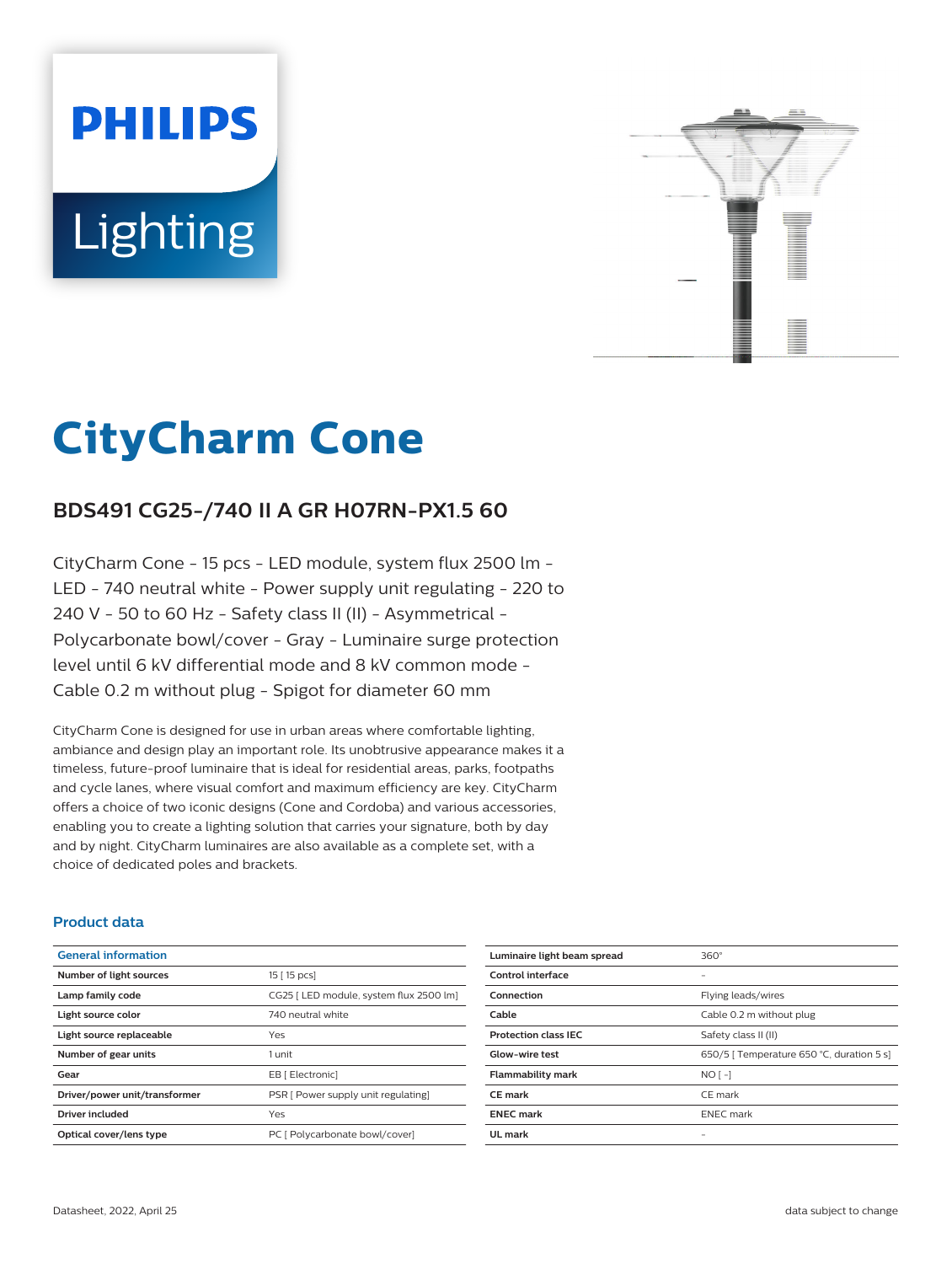#### **CityCharm Cone**

| <b>Warranty period</b>                   | 5 years                                    |
|------------------------------------------|--------------------------------------------|
| Optic type outdoor                       | Asymmetrical                               |
| <b>Remarks</b>                           | * At extreme ambient temperatures the      |
|                                          | luminaire might automatically dim down to  |
|                                          | protect components                         |
| Constant light output                    | No                                         |
| Spare parts available                    | Yes                                        |
| Number of products on MCB of 16 A type B | 32                                         |
| Lifecycle services                       | Maintenance services                       |
| Photobiological risk                     | Photobiological risk group 1 @ 200mm to    |
|                                          | EN62471                                    |
| <b>Product recyclability</b>             | 95%                                        |
| <b>EU RoHS compliant</b>                 | Yes                                        |
| <b>WEEE mark</b>                         |                                            |
| Light source engine type                 | LED                                        |
| <b>Accessory PFC</b>                     |                                            |
| Serviceability class                     | Class A, luminaire is equipped with        |
|                                          | serviceable parts (when applicable): LED   |
|                                          | board, driver, control units, surge        |
|                                          | protection device, optics, front cover and |
|                                          | mechanical parts                           |
| <b>Product family code</b>               | BDS491 [ CityCharm Cone]                   |
|                                          |                                            |
| <b>Light technical</b>                   |                                            |
| Upward light output ratio                | 0.03                                       |
| Scotopic/photopic lumen ratio            | 1.24                                       |
| Initial luminous flux at 15 °C           | 2501 lm                                    |
| Initial luminous flux at 25 °C           | 2501 lm                                    |
| Initial luminous flux at 35 °C           | 2501 lm                                    |
| Standard tilt angle posttop              | 0°                                         |
| Standard tilt angle side entry           | О°                                         |
|                                          |                                            |
| <b>Operating and electrical</b>          |                                            |
| <b>Input Voltage</b>                     | 220 to 240 V                               |
| <b>Input Frequency</b>                   | 50 to 60 Hz                                |
| Control signal voltage                   |                                            |
| Inrush current                           | 27 A                                       |
| Inrush time                              | 15 ms                                      |
| Driver current                           | 380 mA                                     |
| <b>Power Factor (Max)</b>                | 0.9                                        |
| Power Factor (Min)                       | 0.8                                        |
| Power Factor (Nom)                       | 0.842                                      |
|                                          |                                            |
| <b>Controls and dimming</b>              |                                            |
| <b>Dimmable</b>                          | No                                         |
|                                          |                                            |
| <b>Mechanical and housing</b>            |                                            |
| <b>Housing Material</b>                  | Aluminum                                   |
| <b>Reflector material</b>                |                                            |
| Optic material                           | Polycarbonate                              |
| Optical cover/lens material              | Polycarbonate                              |
|                                          |                                            |

| <b>Fixation material</b>                      | Aluminum                                    |
|-----------------------------------------------|---------------------------------------------|
| <b>Mounting device</b>                        | 60 [ Spigot for diameter 60 mm]             |
| Optical cover/lens shape                      | Flat                                        |
| Optical cover/lens finish                     | Clear                                       |
| Torque                                        | 25                                          |
| <b>Overall height</b>                         | 529 mm                                      |
| <b>Overall diameter</b>                       | 556 mm                                      |
| Effective projected area                      | $0.1155$ m <sup>2</sup>                     |
| Color                                         | Gray                                        |
| Dimensions (Height x Width x Depth)           | 529 x NaN x NaN mm (20.8 x NaN x NaN        |
|                                               | in)                                         |
|                                               |                                             |
| <b>Approval and application</b>               |                                             |
| Ingress protection code                       | IP66 [ Dust penetration-protected, jet-     |
|                                               | proof]                                      |
| Mech. impact protection code                  | IK10 [20 J vandal-resistant]                |
| <b>Surge Protection (Common/Differential)</b> | Luminaire surge protection level until 6 kV |
|                                               | differential mode and 8 kV common mode      |
|                                               |                                             |
| Initial performance (IEC compliant)           |                                             |
| Initial luminous flux (system flux)           | 2140 lm                                     |
| <b>Luminous flux tolerance</b>                | $+/-10%$                                    |
| Initial LED luminaire efficacy                | 107 lm/W                                    |
| Init. Corr. Color Temperature                 | 4000K                                       |
| Init. Color Rendering Index                   | $\geq 70$                                   |
| Initial chromaticity                          | (0.380, 0.370) SDCM <3                      |
| Initial input power                           | 20 W                                        |
| Power consumption tolerance                   | $+/-10%$                                    |
| Init. Color Rendering Index Tolerance         | $+/-2$                                      |
|                                               |                                             |
| Over time performance (IEC compliant)         |                                             |
| Lumen maintenance at median useful life*      | L94                                         |
| 100000h                                       |                                             |
|                                               |                                             |
| <b>Application conditions</b>                 |                                             |
| Ambient temperature range                     | -40 to +50 °C                               |
| Maximum dim level                             | Not applicable                              |
|                                               |                                             |
| <b>Product data</b>                           |                                             |
| Full product code                             | 871869693926000                             |
| Order product name                            | BDS491 CG25-/740 II A GR H07RN-PX1.5        |
|                                               | 60                                          |
| EAN/UPC - Product                             | 8718696939260                               |
| Order code                                    | 93926000                                    |
| Numerator - Quantity Per Pack                 | 1                                           |
| Numerator - Packs per outer box               | 1                                           |
| Material Nr. (12NC)                           | 910505017431                                |
| <b>Net Weight (Piece)</b>                     | 12.000 kg                                   |
|                                               |                                             |